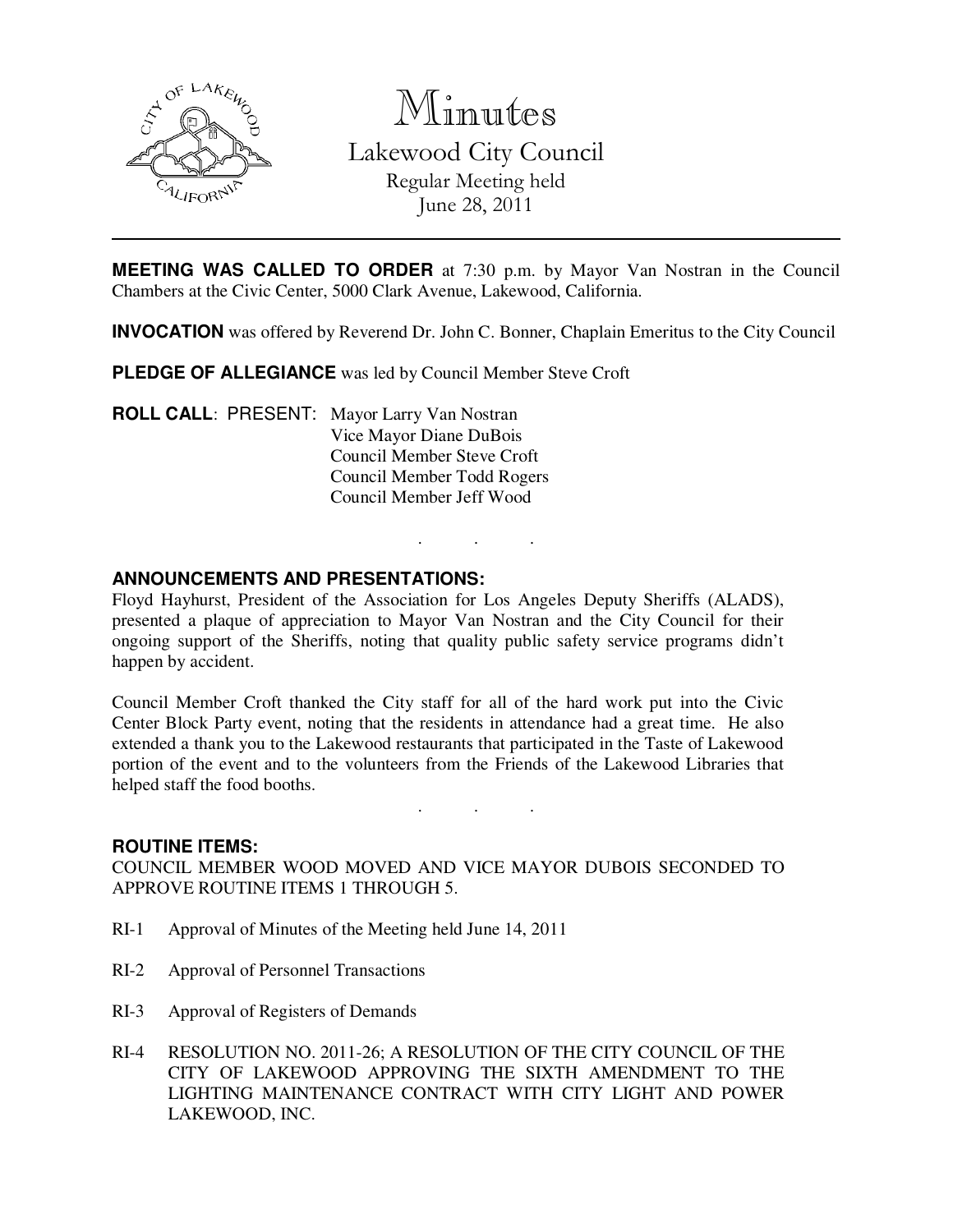#### **ROUTINE ITEMS:** Continued

RI-5 RESOLUTION NO. 2011-27; A RESOLUTION OF THE CITY COUNCIL OF THE CITY OF LAKEWOOD ESTABLISHING A DISABLED PERSON DESIGNATED PARKING SPACE ON THE SOUTH SIDE OF 212TH STREET WITHIN THE CITY OF LAKEWOOD

. . .

UPON ROLL CALL VOTE, THE MOTION WAS APPROVED:

AYES: COUNCIL MEMBERS: Rogers, Croft, Wood, DuBois and Van Nostran NAYS: COUNCIL MEMBERS: None

# **1.1 • BUDGET FOR FISCAL YEAR 2011-2012**

City Manager Howard Chambers displayed slides and gave a presentation on the proposed budget for fiscal year 2011-2012. He thanked the heads of City departments and all other personnel involved in the budget development process for understanding the economic circumstances and submitting reasonable projections. He advised that the budget development was a six-month process, and noted the many local, national and international factors impacting the process, such as natural disasters, unemployment, rising gas prices, and political unrest abroad. He reported that Lakewood was a fiscally conservative community, getting the most out of its contract services, and choosing to live within its means. He presented and reviewed slides entitled: Revenues and Expenditures; Sources of Revenue; and Appropriations by Category. He discussed the Budget Focus Areas for 2011-2012: promoting economic vitality; keeping Lakewood safe; preserving neighborhood quality of life; fostering a sense of community; supporting a caring community; holding on to local authority; and protecting the environment. He reviewed the \$13.9 million Capital Projects budget which included projects for Streets and Transit, including repaving, sidewalks and traffic signals; Parks and Community Facilities, including repairs and upgrades; and Water Resources, including the addition of a treatment facility, water main replacements and solar power. He concluded by stating the theme for the FY 2011-2012 budget was "Holding the Line."

Mayor Van Nostran stated that he was amazed that in such difficult economic times a budget could be developed that would continue to meet the needs of the community so well.

Council Member Rogers commended the City Manager on his budget presentation, stating that he almost made it look easy to achieve a balanced budget, when, in fact, it took a great deal of hard work from everyone involved. He concurred with the Mayor that in a difficult economic time, it was exciting to see Lakewood continue to thrive and grow, with no cuts to City services for residents or employee furloughs. He expressed his belief that it was the job of elected officials to work hard to make the quality of life better for their residents, not the responsibility of residents to make the job easy for elected officials – a message that should be carried to Sacramento. He credited Lakewood's success to its fiercely loyal residents, outstanding employees and great contracting partners. He concluded by stating that Lakewood's financial health was a testament to the fiscal prudence of current and past City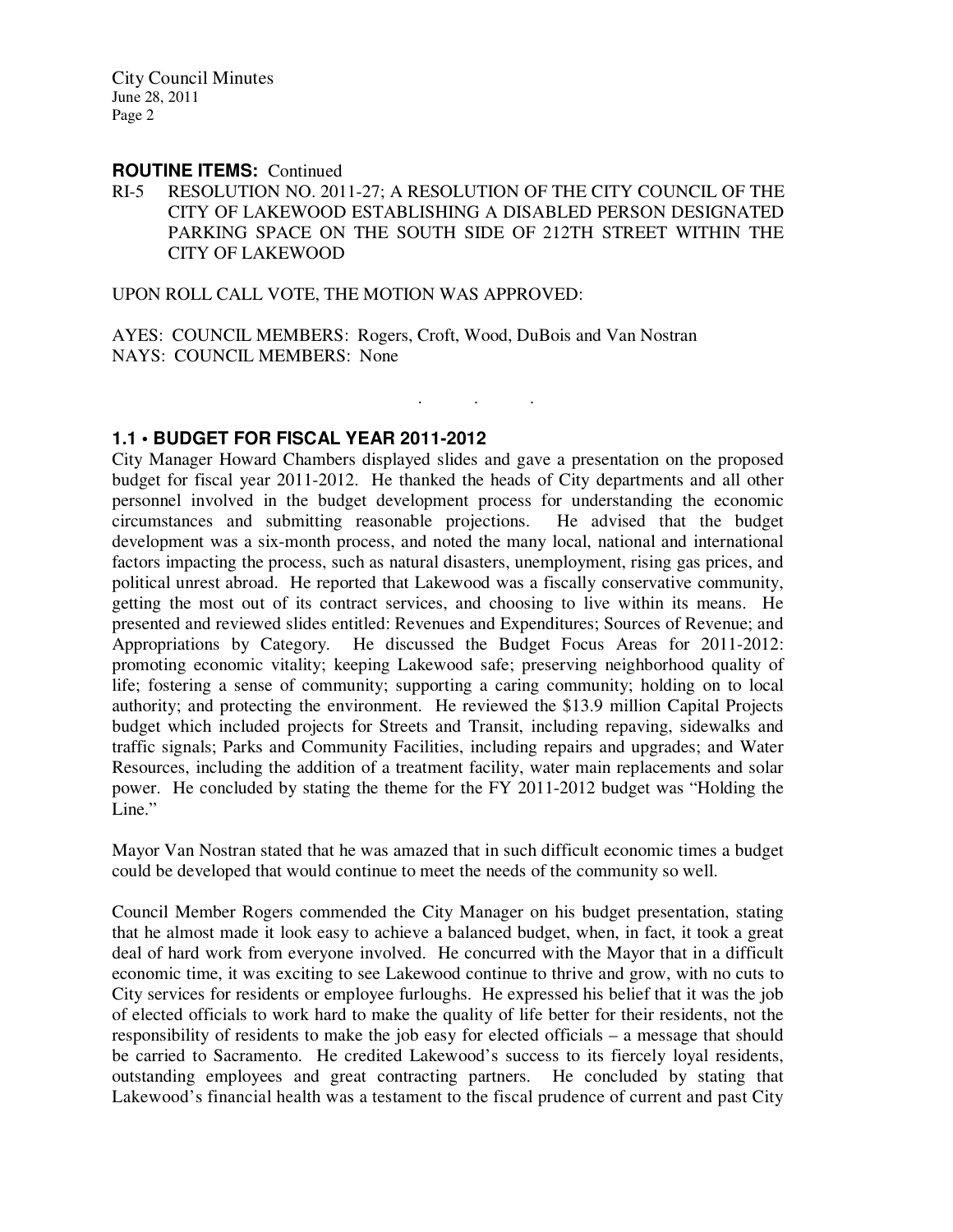# **1.1 • BUDGET FOR FISCAL YEAR 2011-2012** - Continued

Councils and that the cohesiveness of the current City Council stemmed from their ability to come from varied backgrounds and still unite under the common goal of hanging on to all that makes Lakewood special.

Council Member Croft stated that the proposed budget showed a continuing focus on Lakewood's conservative, pay-as-you-go philosophy. He noted that there was an ongoing investment in the community through the maintenance of the City's infrastructure, keeping the buildings, streets and parks ready for residents to use and enjoy. He stressed the importance of being proactive and dealing with situations before they could become a problem in order to avoid the type of disasters experienced elsewhere that could be caused by deferred maintenance. He concluded by stating that Lakewood's long practice of putting a little away during the good times had allowed the City to weather some hard years and was a formula for government that worked.

Council Member Wood thanked the City Manager and staff for their level of commitment to the City. He stated that as a resident, he was grateful that in such tough economic times, the City was still financially sound and able to provide quality services, especially in the areas of public safety and recreation, making Lakewood a great place to live and play. He noted that Lakewood's streets and roads had been receiving a lot of media attention and were the envy of neighboring cities. He stated that the City was still attracting new businesses, which would only be helped by the new "Shop in Lakewood" campaign. He concluded by stating he was pleased to support a budget that allowed Lakewood to keep its values.

Vice Mayor DuBois stated that Lakewood had the most incredible leadership and staff, who recognized the need to be thrifty and did not present budget requests for any more than what was needed. She pointed to Lakewood as a caring and giving community, noting careful spending was needed in order to make sure funding was available to help foster the types of programs that would allow the community to continue to support and help others – programs like Project Shepherd, Meals On Wheels and Volunteer Day. She also noted that it was important to take good care of the City's infrastructure, including roads, for future generations. She concluded by stating that she enthusiastically supported the proposed budget.

Mayor Van Nostran called upon his City Council colleagues to give the City Manager and staff a round of applause for a job well done.

Mayor Van Nostran opened the public hearing at 8:20 p.m. and called for anyone in the audience wishing to address the City Council on this matter. There was no response. Correspondence was provided to the City Council from James and Kathryn Marshall in opposition to including any dog park funding in the budget.

City Attorney Steve Skolnik advised the Council that there were resolutions contained within the budget items that pertained to rate adjustments for water and refuse collection which were subject to a protest procedure. He determined from the City Clerk that no written protests had been received for either of the proposed adjustments. He further advised the City Council that the budget items could be adopted with a single motion and vote.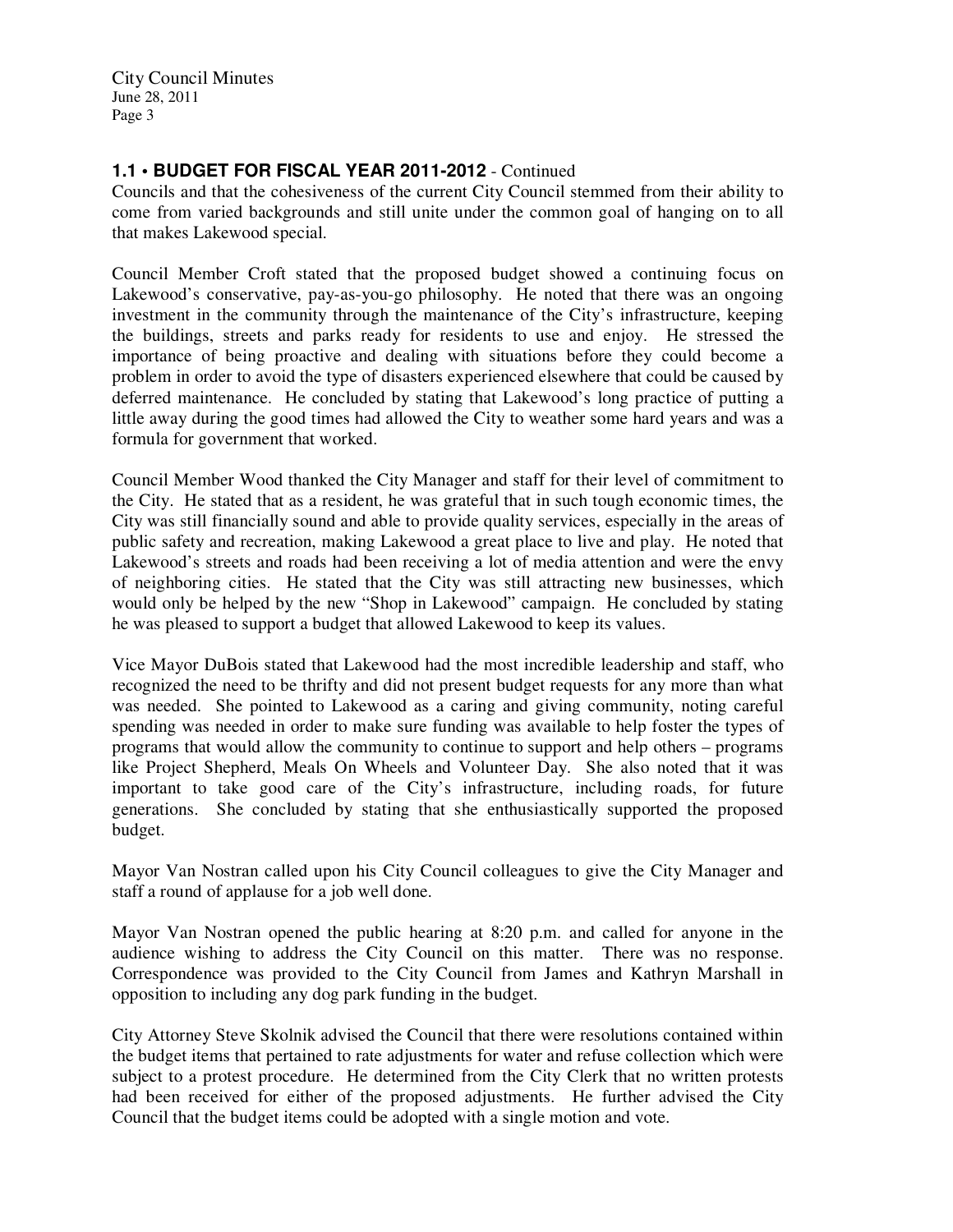#### **1.1 • BUDGET FOR FISCAL YEAR 2011-2012** - Continued

VICE MAYOR DUBOIS MOVED AND COUNCIL MEMBER WOOD SECONDED TO APPROVE THE BUDGET FOR FISCAL YEAR 2011-2012 AS PRESENTED.

c. RESOLUTION NO. 2011-28; A RESOLUTION OF THE CITY COUNCIL OF THE CITY OF LAKEWOOD AMENDING THE BUDGET FOR FISCAL YEAR 2010-2011, AND AUTHORIZING THE APPROPRIATION OF RESERVE FUNDS INTO APPROPRIATE FUNDS AS OF JUNE 30, 2011

d. RESOLUTION NO. 2011-29; A RESOLUTION OF THE CITY COUNCIL OF THE CITY OF LAKEWOOD DETERMINING THE TOTAL ANNUAL APPROPRIATION SUBJECT TO LIMITATION OF THE CITY OF LAKEWOOD FOR THE FISCAL YEAR 2011-2012

e. RESOLUTION NO. 2011-30; A RESOLUTION OF THE CITY COUNCIL OF THE CITY OF LAKEWOOD ADOPTING THE BUDGET AND APPROPRIATING REVENUE FOR THE FISCAL YEAR 2011-2012

1) RESOLUTION NO. 2011-31; A RESOLUTION OF THE CITY COUNCIL OF THE CITY OF LAKEWOOD AUTHORIZING THE DIRECTOR OF ADMINISTRATIVE SERVICES TO CERTIFY TO CITY LIGHT AND POWER LAKEWOOD, INC., THAT BASIC FEE PAYMENTS HAVE BEEN INCLUDED IN THE BUDGET

RESOLUTION NO. 2011-32; A RESOLUTION OF THE CITY COUNCIL OF THE CITY OF LAKEWOOD AUTHORIZING THE DIRECTOR OF ADMINISTRATIVE SERVICES TO CERTIFY TO CITY LIGHT AND POWER LAKEWOOD, INC., THAT BASIC FEE PAYMENTS HAVE BEEN INCLUDED IN THE BUDGET

2) Governmental Fund Balance Policy

3) RESOLUTION NO. 2011-33; A RESOLUTION OF THE CITY COUNCIL OF THE CITY OF LAKEWOOD AMENDING RESOLUTION NO. 2002-38 PERTAINING TO EMPLOYEE BENEFITS AND THE CLASSIFICATION AND COMPENSATION OF CITY OFFICERS AND EMPLOYEES, AND ESTABLISHING EMPLOYEE BENEFITS, DEFINING THE CONDITIONS AND HOURS OF EMPLOYMENT, AND ADOPTING A CLASSIFICATION AND COMPENSATION PLAN FOR CITY OFFICERS AND EMPLOYEES

4) RESOLUTION NO. 2011-34; A RESOLUTION OF THE CITY COUNCIL OF THE CITY OF LAKEWOOD REPEALING RESOLUTION NO. 2010-31 PERTAINING TO HOURLY-RATED PART-TIME EMPLOYEES AND ENACTING A PERSONNEL RESOLUTION ESTABLISHING THE COMPENSATION, RULES AND REGULATIONS PERTAINING TO HOURLY-RATED PART-TIME EMPLOYEES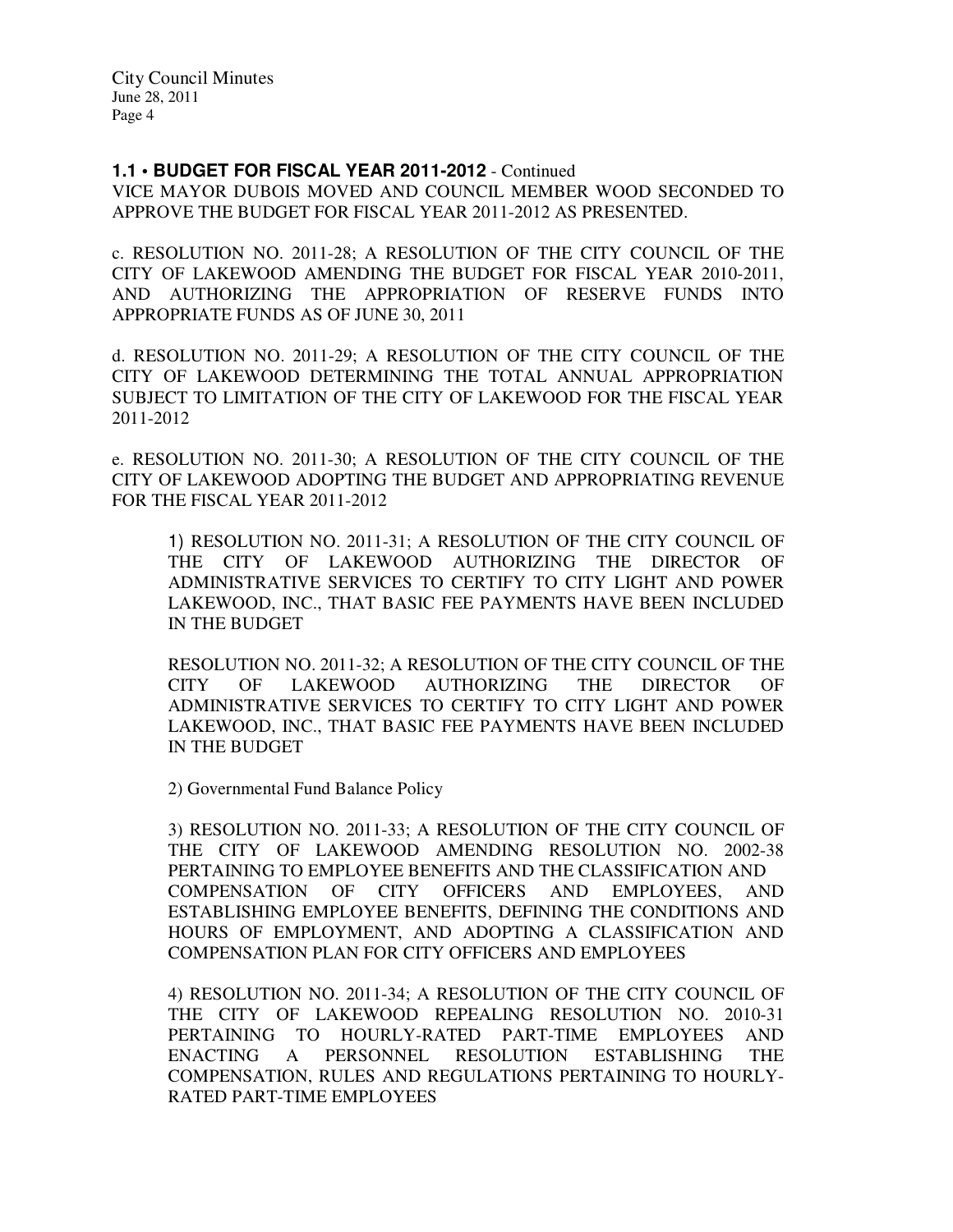#### **1.1 • BUDGET FOR FISCAL YEAR 2011-2012 -** Continued

5) RESOLUTION NO. 2011-35; A RESOLUTION OF THE CITY COUNCIL OF THE CITY OF LAKEWOOD AMENDING AND RENEWING A COMMUNITY RECREATION PROGRAM AGREEMENT WITH THE ABC UNIFIED SCHOOL **DISTRICT** 

6) Agreement Between the City and Community Family Guidance Center

7) Agreement Between the City and Human Services Association (HSA)

8) Agreement Between the City and Lakewood Meals on Wheels

9) Agreement Between the City and Pathways Volunteer Hospice

10) Agreement with Trend Offset Printing for Catalog Publications

11) Agreement with TruGreen LandCare for Median Landscape Maintenance and Mowing Services

12) Agreement with Ronald J. Piazza for Mayfair Park Food Concessions

13) Rental Agreement for Burns Community Center with Nifty After Fifty

14) Professional Services Agreement with Dive/Corr, Inc. for Water Storage Facility Inspection

15) Agreement with ID Modeling for Water Hydraulic Model Maintenance

16) Agreement with Macro Automatics for SCADA Telemetry System Maintenance

17) Agreement with Water Well Supply for Maintenance of Water Production Facilities

18) Agreement with HTS Environmental Services for Hazardous Material Disposal

19) Professional Services Agreement with Pureflow Filtration Div. for Well 27 Treatment Plant Maintenance

20) Extension of Agreement for Engineering Services with Associated Soils Engineering

21) Extension of Agreement for Construction Management/Inspection Services with BDA Associates

22) Extension of Agreement for Hardscape Maintenance with CJ Construction

23) Extension of Agreement for Emergency Services with Har-Bro, Inc.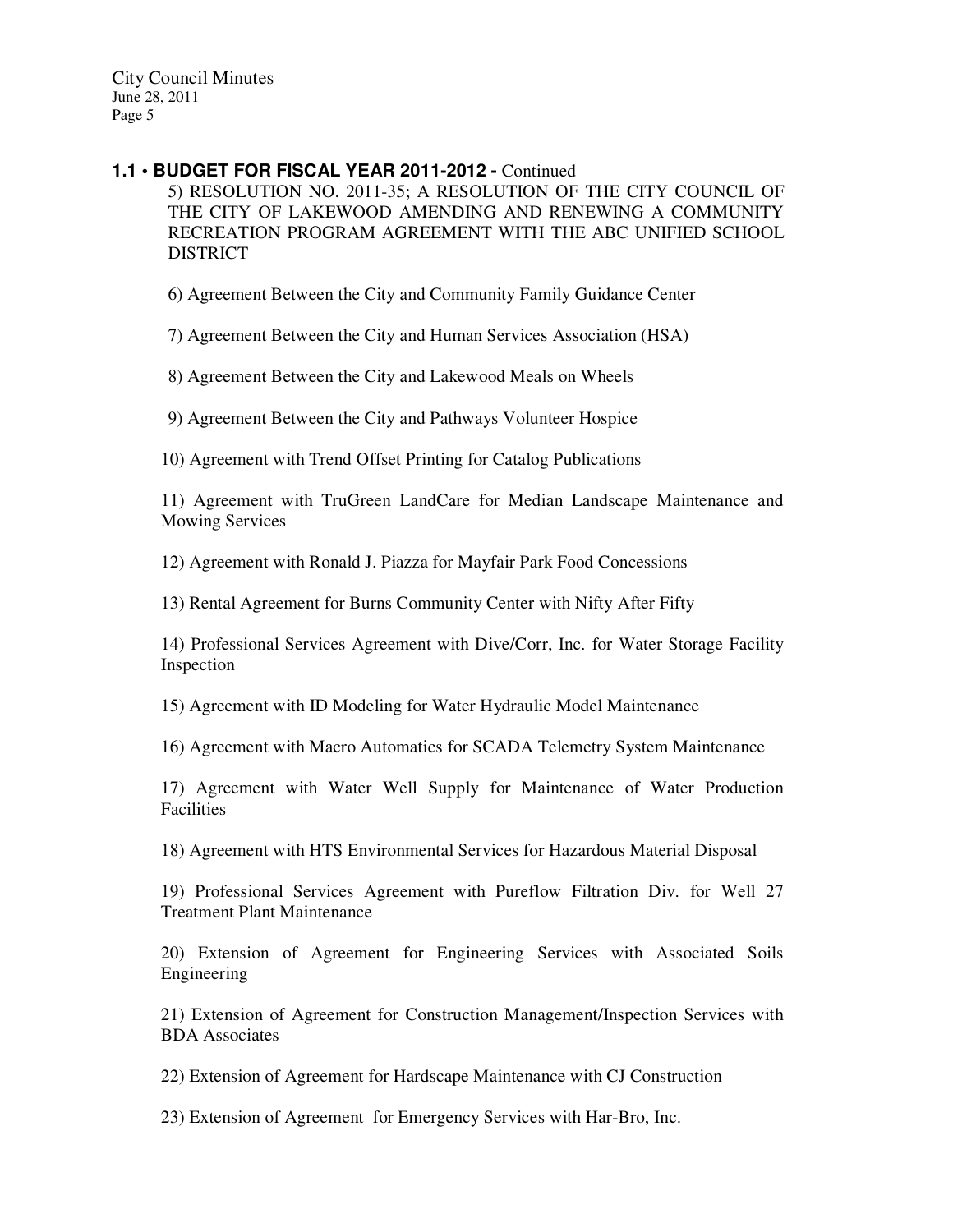### **1.1 • BUDGET FOR FISCAL YEAR 2011-2012 -** Continued

24) Extension of Agreement for Elevator Maintenance and Repair Services with Liftech Elevator Services

25) Extension of Agreement for Transportation Planning and Engineering Services Agreement with LSA Associates, Inc.

26) Extension of Agreement for Electrical Contracting Services with Fineline Electric

27) Extension of Agreement with Musco Lighting for Athletic Field Lighting Services

28) Extension of Agreement for Engineering and Traffic Survey Services with Newport Traffic Studies

29) Amendment to Agreement for Engineering Services with Reedcorp Engineering

30) Extension of Agreement for Environmental Services with S.C.S. Consultants

31) Amendment to Agreement for Animal Control Services with SEAACA

32) Extension of Agreement for Street Banner Marketing Program with Sierra Installations, Inc.

33) Renewal of Agreement for Hardscape Maintenance Services with Silvia Construction, Inc.

34) Extension of Agreement for HVAC Preventative Maintenance Services with Velocity Air Engineering

35) Amendment to Agreement with Stanley Convergent Security Specialists

36) Agreement for Shared Traffic Signal Maintenance with City of Bellflower

37) Agreement for Document Imaging System Maintenance and Support

38) Extension of Lease for Lakewood Sheriff's Community Safety Center

39) Renewal of Agreement for Safety Consulting Services with Pacific EH&S Services, Inc.

40) Agreement with Western Printing and Graphics for Preparation of City Informational Periodicals

41) Marketing and Design Services Agreement with Slover and Kinsbursky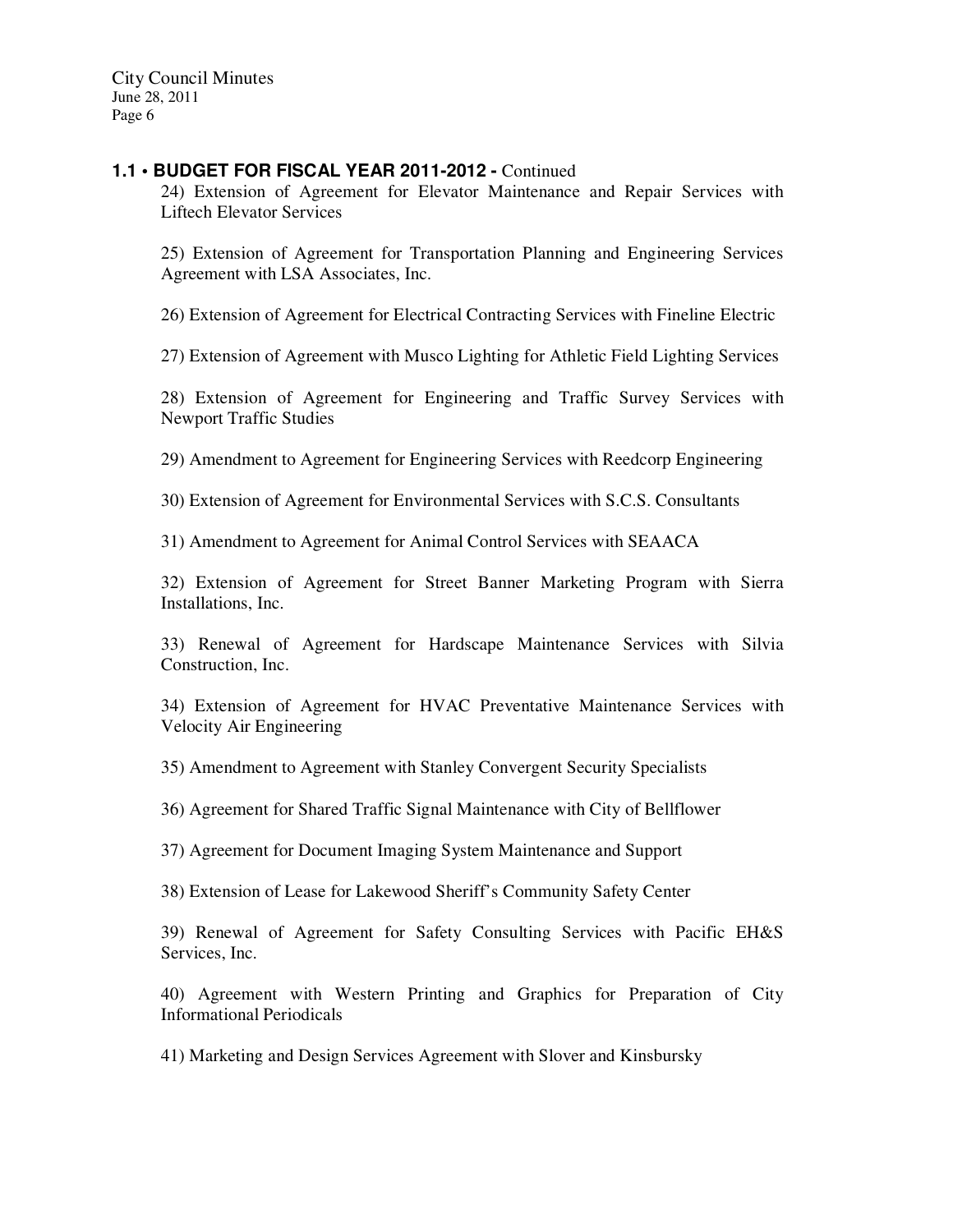#### **1.1 • BUDGET FOR FISCAL YEAR 2011-2012 -** Continued

42) RESOLUTION NO. 2011-36; A RESOLUTION OF THE CITY COUNCIL OF THE CITY OF LAKEWOOD AMENDING THE AGREEMENT WITH THE GREATER LAKEWOOD CHAMBER OF COMMERCE

43) Extension of Reimbursement Agreement for Long Beach Transit Fixed Route and Dial-A-Lift Services

44) Renewal of Agreement with Fair Housing Consulting Services

45) RESOLUTION NO. 2011-37; A RESOLUTION OF THE CITY COUNCIL OF THE CITY OF LAKEWOOD TO ESTABLISH RESIDENTIAL REFUSE RATES FOR THE CURRENT FISCAL YEAR

46) RESOLUTION NO. 2011-38; A RESOLUTION OF THE CITY COUNCIL OF THE CITY OF LAKEWOOD AMENDING THE "NORMAL QUANTITATIVE RATE" CONTAINED IN SECTION 10 OF THE CITY'S "WATER SERVICE PROCEDURE MANUAL"

47) Amendment to Agreement for Refuse Collection with EDCO Waste Services

48) Amendment to Agreement for Information Technology Support with Brea IT

49) Amendment to Agreement with Tyler Technologies for MUNIS Software

UPON ROLL CALL VOTE, THE MOTION WAS APPROVED:

AYES: COUNCIL MEMBERS: Rogers, Croft, Wood, DuBois and Van Nostran NAYS: COUNCIL MEMBERS: None

**2.1 • ORDINANCE NO. 2011-5; REGARDING EXTRAORDINARY LAW ENFORCEMENT CHARGES** 

. . .

Mayor Van Nostran stated that the proposed ordinance had been introduced and read by title at the previous City Council meeting and was presented for adoption.

ORDINANCE NO. 2011-5; AN ORDINANCE OF THE CITY COUNCIL OF THE CITY OF LAKEWOOD AMENDING CHAPTER 6 OF ARTICLE IV OF THE LAKEWOOD MUNICIPAL CODE REGARDING CHARGES FOR EXTRAORDINARY LAW ENFORCEMENT SERVICES

COUNCIL MEMBER ROGERS MOVED AND COUNCIL MEMBER CROFT SECONDED TO ADOPT ORDINANCE NO. 2011-5.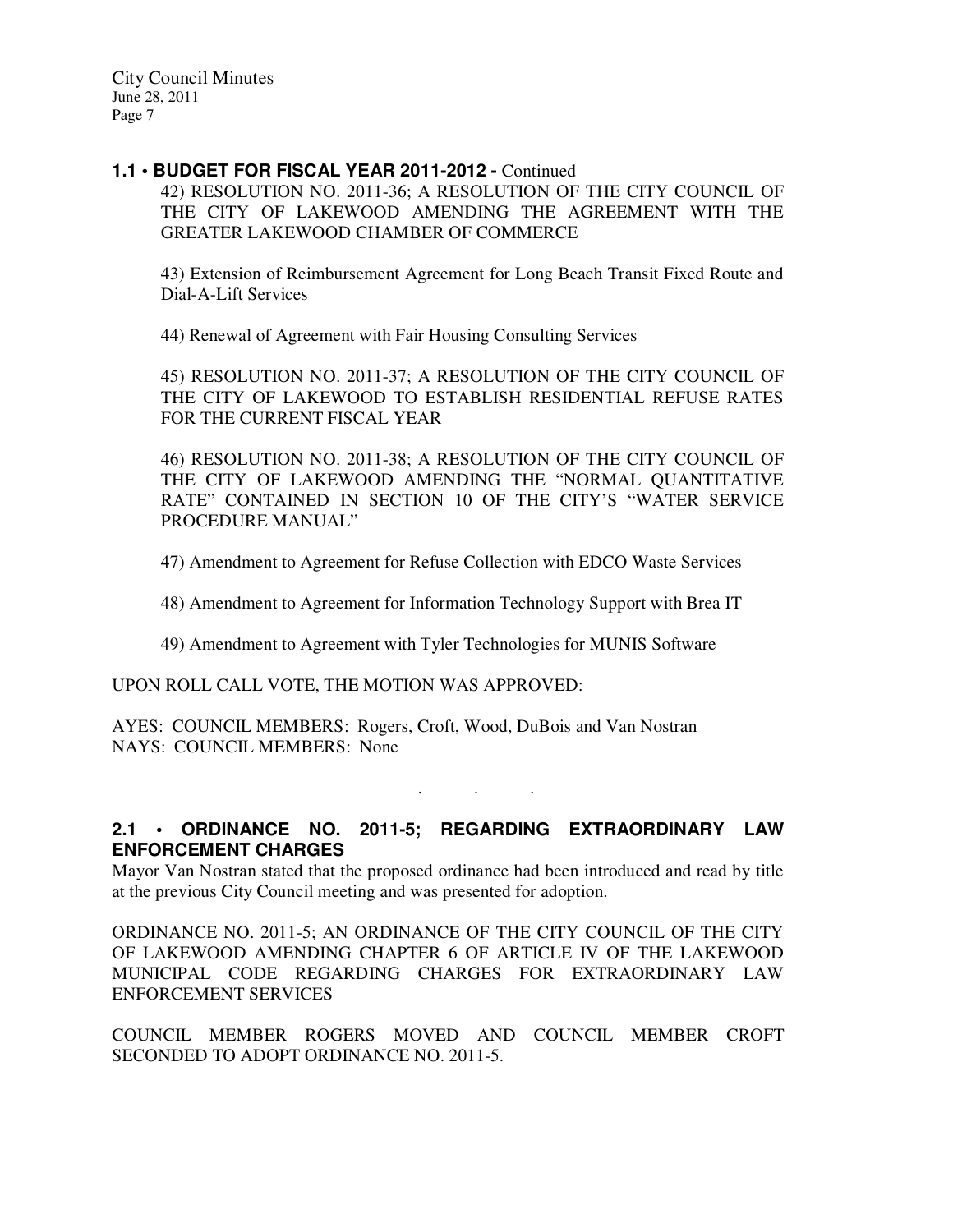### **2.1 • ORDINANCE NO. 2011-5; REGARDING EXTRAORDINARY LAW ENFORCEMENT CHARGES** - Continued UPON ROLL CALL VOTE, THE MOTION WAS APPROVED:

AYES: COUNCIL MEMBERS: Rogers, Croft, Wood, DuBois and Van Nostran NAYS: COUNCIL MEMBERS: None

### **2.2 • ORDINANCE NO. 2011-6; REMOVING OBSOLETE FEE REFERENCES**

Mayor Van Nostran stated that the proposed ordinance had been introduced and read by title at the previous City Council meeting and was presented for adoption.

. . .

ORDINANCE NO. 2011-6; AN ORDINANCE OF THE CITY COUNCIL OF THE CITY OF LAKEWOOD REMOVING OBSOLETE FEE REFERENCES FROM SECTION 8104, CHANGING THE SECTION NUMBER OF SECTION 8184.2 AND REPEALING SUBSECTION 8310 OF SECTION 8184.2 OF THE LAKEWOOD MUNICIPAL CODE

COUNCIL MEMBER CROFT MOVED AND COUNCIL MEMBER ROGERS SECONDED TO ADOPT ORDINANCE NO. 2011-6. UPON ROLL CALL VOTE, THE MOTION WAS APPROVED:

AYES: COUNCIL MEMBERS: Rogers, Croft, Wood, DuBois and Van Nostran NAYS: COUNCIL MEMBERS: None

# **3.1 DECLARING JULY AS PARK AND RECREATION MONTH**

Recreation and Community Services Director Lisa Litzinger displayed slides and made a presentation regarding Parks and Recreation month. She reviewed the "Parks Make Life Better<sup>SM</sup>!" campaign which emphasized the value of park and recreation programs to the community as a whole and to individual residents. She concluded by recommending the City Council adopt the proposed resolution to declaring that "Parks Make Life Better" and July as Park and Recreation Month in the City of Lakewood.

. . .

RESOLUTION NO. 2011-39; A RESOLUTION OF THE CITY COUNCIL OF THE CITY OF LAKEWOOD DECLARING PARKS MAKE LIFE BETTER<sup>SM</sup> AND JULY AS PARK AND RECREATION MONTH

COUNCIL MEMBER WOOD MOVED AND VICE MAYOR DUBOIS SECONDED TO ADOPT RESOLUTION NO. 2011-39. UPON ROLL CALL VOTE, THE MOTION WAS APPROVED:

AYES: COUNCIL MEMBERS: Rogers, Croft, Wood, DuBois and Van Nostran NAYS: COUNCIL MEMBERS: None